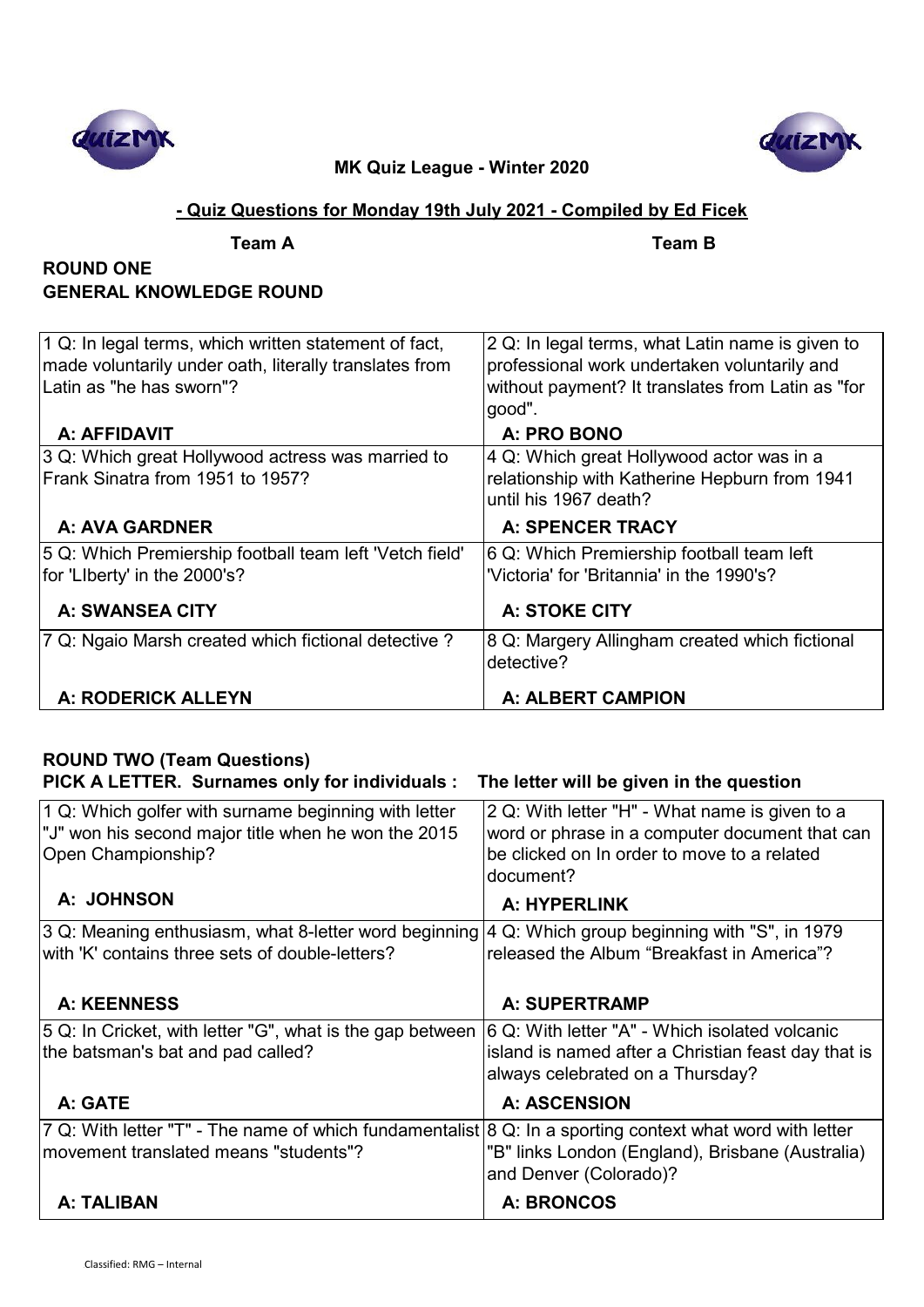



#### **- Quiz Questions for Monday 19th July 2021 - Compiled by Ed Ficek**

**Team A Team B**

**INDIVIDUALS CHOICE ROUND - QM - READ CATEGORIES OUT TO PLAYERS TO BE CHOSEN**

#### **The Categories are:-**

**ROUND THREE** 

| 1 & 2 Video Games                                                                                                                                                                                                                                   | 3 & 4 Artists                                                                    |
|-----------------------------------------------------------------------------------------------------------------------------------------------------------------------------------------------------------------------------------------------------|----------------------------------------------------------------------------------|
| <b>5 &amp; 6 Darts</b>                                                                                                                                                                                                                              | 7 & 8 1970s Pop Music                                                            |
| 1 Q: "Brotherhood", "Rogue", "Valhalla" and "Infinity" are  2 Q: "Link's Awakening", "Skyward Sword", "The Minish<br>all releases in which video game series, that is published Cap" and "Ocarina of Time" are all releases in which<br>by Ubisoft? | video game series, that is published by Nintendo?                                |
| A: ASSASSIN'S CREED                                                                                                                                                                                                                                 | A: THE LEGEND OF ZELDA                                                           |
| 3 Q: Which artist painted 'The Opening of the Fifth Seal'<br>lin about 1610?                                                                                                                                                                        | 4 Q: Which artist painted 'Allegory on the Blessings of<br>Peace' in about 1630? |
| A: EL GRECO                                                                                                                                                                                                                                         | A: PETER PAUL RUBENS                                                             |
| 5 Q: What number is between 14 and 12 on a standard<br>ldart board?                                                                                                                                                                                 | 6 Q: What number is between 18 and 13 on a standard<br>dart board?               |
| A:9                                                                                                                                                                                                                                                 | A: 4                                                                             |
| 7 Q: Which soul group had a 1973 UK Top 10 hit with<br>l"Love Train"?                                                                                                                                                                               | 8 Q: Which soul group had a 1973 Top 10 hit with<br>"Midnight Train to Georgia"? |
| A: THE O'JAYS                                                                                                                                                                                                                                       | A: GLADYS KNIGHT & THE PIPS                                                      |

### **ROUND FOUR**

#### **WHICH THREE' ROUND. There will be three answers to each question.**

| 1 Q: Which three football teams were relegated from the<br>Championship in the 2020/21 season (Last season)?                                                                | 2 Q: What were the names of Columbus's three ships?                               |
|-----------------------------------------------------------------------------------------------------------------------------------------------------------------------------|-----------------------------------------------------------------------------------|
| A: SHEFFIELD WEDNESDAY, ROTHERHAM AND<br><b>WYCOMBE WANDERERS (ACCEPT WYCOMBE)</b>                                                                                          | A: NINA, PINTA, SANTA MARIA                                                       |
| 3 Q: Excluding ALEC BALDWIN - Which three actors<br>have played Jack Ryan in movies of Tom Clancy books,<br>and also not the actor from the new the Amazon Prime<br>series? | 4 Q: Who were the judges in the first UK series of "X"<br>Factor"?                |
| A: HARRISON FORD, CHRIS PINE AND BEN<br><b>AFFLECK</b>                                                                                                                      | A: SIMON COWELL, LOUIS WALSH AND SHARON<br><b>OSBOURNE.</b>                       |
| 5 Q: Name the three London Underground lines which<br>interchange at Oxford Circus?                                                                                         | 6 Q: Name the three countries which have a land<br>border with Venezuela?         |
| A: THE BAKERLOO, CENTRAL AND VICTORIA<br><b>LINES</b>                                                                                                                       | A: BRAZIL, COLOMBIA AND GUYANA                                                    |
| 7 Q: Which three sauces make up Prawn Cocktail<br>Sauce?                                                                                                                    | 8 Q: What three colours are used to describe the fin on<br>three species of tuna? |
| A: MAYONNAISE, KETCHUP AND<br><b>WORCESTERSHIRE SAUCE</b>                                                                                                                   | A: BLUEFIN, BLACKFIN & YELLOWFIN                                                  |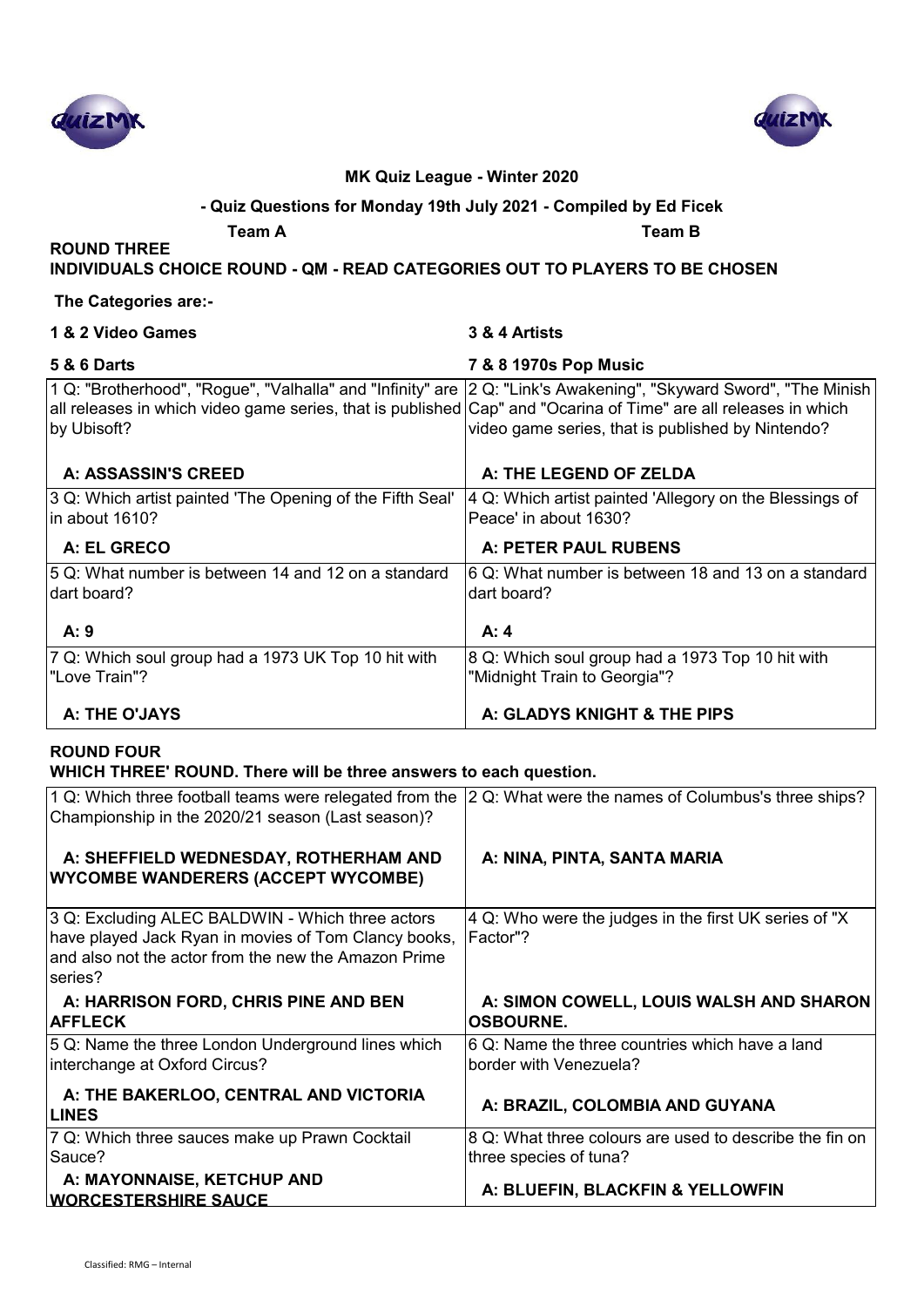

## **- Quiz Questions for Monday 19th July 2021 - Compiled by Ed Ficek**

#### **Team A Team B**

#### **ROUND FIVE (Team Questions)**

## **GENERAL KNOWLEDGE ROUND**

| 1 Q: Which TV series was filmed in the Irish village of<br>Avoca and featured a character played by Dervla | 2 Q: Which TV series was filmed in the Scottish<br>village of Plockton, with character played by |
|------------------------------------------------------------------------------------------------------------|--------------------------------------------------------------------------------------------------|
| Kirwan?                                                                                                    | <b>Robert Carlisle?</b>                                                                          |
| A: BALLYKISSANGEL                                                                                          | <b>A: HAMISH MACBETH</b>                                                                         |
| 3 Q: What is the name given to the kitchen or the                                                          | 4 Q: What is the name of the prison or cells on a                                                |
| room designated for cooking food?                                                                          | ship called?                                                                                     |
| A: GALLEY                                                                                                  | A: BRIG                                                                                          |
| 5 Q: Which breed of horse is used in the Spanish                                                           | 6 Q: Which miniature horse, one of the smallest                                                  |
| Riding School in Vienna.                                                                                   | breeds in the world, is found mainly in Argentina.                                               |
|                                                                                                            |                                                                                                  |
| A: LIPIZZANA                                                                                               | A: FALABELLA                                                                                     |
| 7 Q: The Slave of Duty' is the subtitle of which Gilbert                                                   | 8 Q: The Witch's Curse' is the subtitle of which                                                 |
| and Sullivan operetta?                                                                                     | Gilbert and Sullivan operetta?                                                                   |
| A: THE PIRATES OF PENZANCE                                                                                 | <b>A: RUDDIGORE</b>                                                                              |

#### **HALF TIME!**

#### **ROUND SIX ( TEAM QUESTIONS ) THEME ROUND. This weeks theme is Food**

1 Q: Vega, Vira and Venus are cultivars of which fleshy stone fruit? 2 Q: Rochester, Duke of York and Peregrine are cultivars of which fleshy stone fruit?  **A: CHERRY A: PEACH** 3 Q: If you were served "pesce spada" as the fish course in an Italian restaurant, what would you be eating, clue also a 2011 starring John Travolta? 4 Q: What kind of fowl would you be eating if you were served "tacchino" in an Italian restaurant?  **A: SWORDFISH A: TURKEY**  5 Q: Muslims use which arabic word to describe food which is permissable? 6 Q: What word meaning "Fit" are those that conform to the Jewish dietary regulations of kashrut?  **A: HALAL A: KOSHER** 7 Q: Its name referencing a famous American river, which popular dessert consists of a gooey chocolate sauce poured on top of a crumbly chocolate crust? 8 Q: Its name referencing a US state, which popular dessert consists of ice cream and cake topped with browned meringue? A: MISSISSIPPI MUD PIE **A: BAKED ALASKA**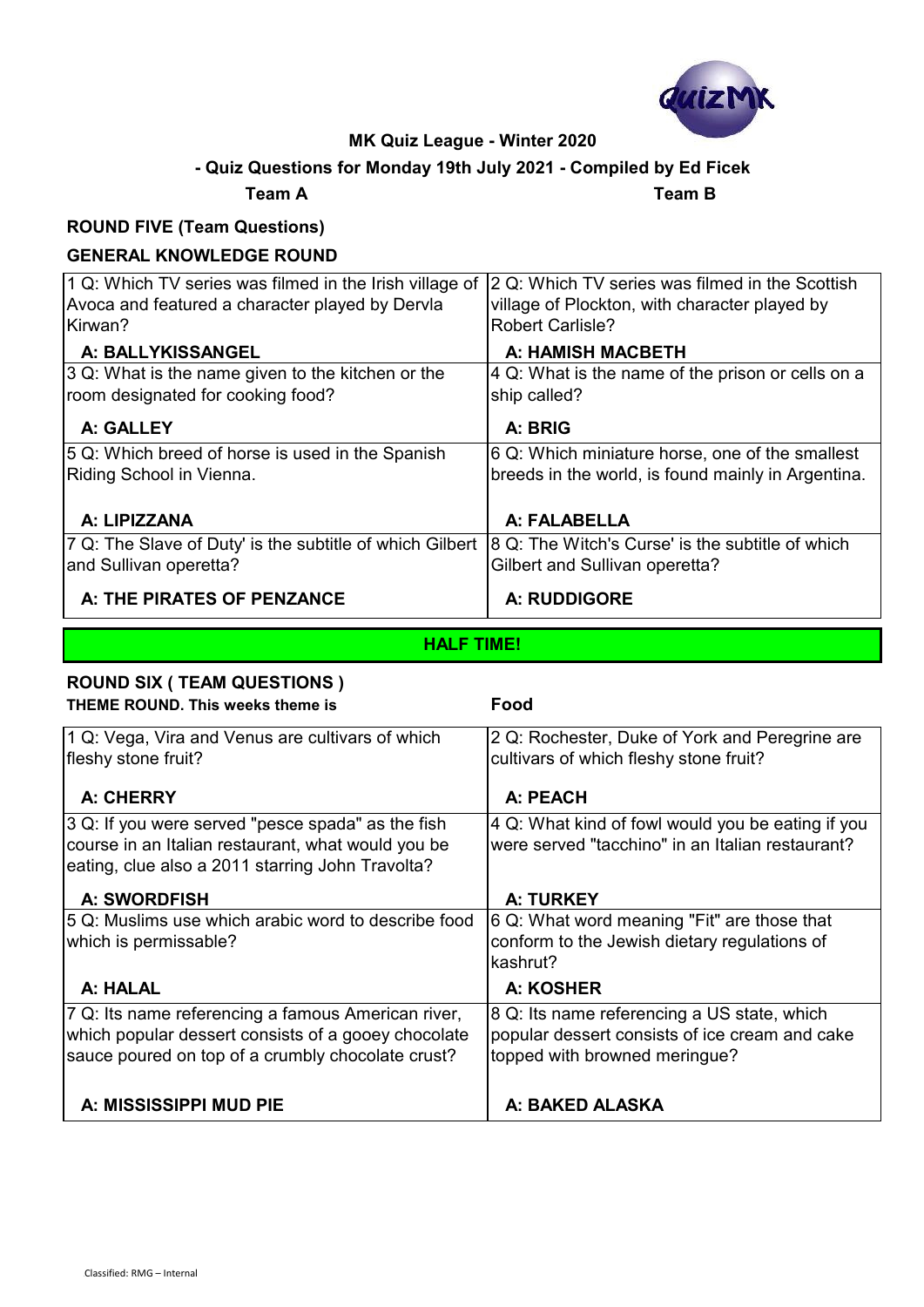



## **- Quiz Questions for Monday 19th July 2021 - Compiled by Ed Ficek**

**Team A Team B**

## **ROUND SEVEN**

### **PICK A LETTER. Surnames only for individuals : The letter will be given in the question**

| 1 Q: With letter "T" and Stemming from the Latin word for                                                                                                                                                                                                         | 2 Q: With surname beginning with letter "L" - Who                                                                                                                                                                         |
|-------------------------------------------------------------------------------------------------------------------------------------------------------------------------------------------------------------------------------------------------------------------|---------------------------------------------------------------------------------------------------------------------------------------------------------------------------------------------------------------------------|
| 'cushion', what is the geometric name for a surface that                                                                                                                                                                                                          | directed 'The Blues Brothers', 'Burke and Hare' and                                                                                                                                                                       |
| resembles a lifebuoy, doughnut or inner tube?                                                                                                                                                                                                                     | Michael Jackson's music video 'Thriller'?                                                                                                                                                                                 |
| <b>A: TORUS</b>                                                                                                                                                                                                                                                   | <b>A: JOHN LANDIS</b>                                                                                                                                                                                                     |
| 3 Q: In needlework, with letter "A"- what is the technique in                                                                                                                                                                                                     | 4 Q: With surname beginning with letter "C" -Name                                                                                                                                                                         |
| which pieces of fabric are attached to another piece of material                                                                                                                                                                                                  | the English pottery designer, whose "Bizarre" ware                                                                                                                                                                        |
| for decoration?                                                                                                                                                                                                                                                   | from the 1930's is still much sought after?                                                                                                                                                                               |
| A: APPLIQUE                                                                                                                                                                                                                                                       | A: CLARICE CLIFF                                                                                                                                                                                                          |
| 5 Q: Also known as the stinkbird and beginning with letter "H",<br>what is the species of tropical bird found in swamps, and<br>mangroves of the Amazon and the Orinoco Delta. It is notable<br>for having chicks that possess claws on two of their wing digits? | 6 Q: With surname beginning with letter "K" - Which<br>Bolshevik revolutionary, who was assassinated in<br>1934, gave his surname to the former name of the<br>world famous Mariinsky Ballet company in St<br>Petersburg? |
| A: HOATZIN                                                                                                                                                                                                                                                        | <b>A: SERGEI KIROV</b>                                                                                                                                                                                                    |
| 7 Q: With letter "Y" - Which type of Japanese skewered                                                                                                                                                                                                            | 8 Q: With letter "S" - Harry Haller is the protaganist in                                                                                                                                                                 |
| chicken, is skewered with a kushi and then grilled over a                                                                                                                                                                                                         | which cult novel, first published in the English                                                                                                                                                                          |
| charcoal fire and seasoned with tare sauce or salt?                                                                                                                                                                                                               | language in 1929?                                                                                                                                                                                                         |
| A: YAKITORI                                                                                                                                                                                                                                                       | A: STEPPENWOLF                                                                                                                                                                                                            |

#### **ROUND EIGHT**

#### **INDIVIDUALS CHOICE ROUND - QM - READ CATEGORIES OUT TO PLAYERS TO BE CHOSEN**

 **The Categories are:-**

| 1 & 2 Nursery Rhymes                                                                                                                                                                                                                | 3 & 4 Roman Roads                                                                                                                                                                                     |
|-------------------------------------------------------------------------------------------------------------------------------------------------------------------------------------------------------------------------------------|-------------------------------------------------------------------------------------------------------------------------------------------------------------------------------------------------------|
| <b>5 &amp; 6 Poets</b>                                                                                                                                                                                                              | 7 & 8 Womens World Cup Football                                                                                                                                                                       |
| 1 Q: Which nursery rhyme can be identified as the following by<br>the following headline - "Collapse of capital landmark"?                                                                                                          | 2 Q: Which nursery rhyme can be identified as the<br>following by the following headline - "Female<br>involved in hot water activity"?                                                                |
| A: LONDON BRIDGE IS FALLING DOWN                                                                                                                                                                                                    | A: POLLY PUT THE KETTLE ON                                                                                                                                                                            |
| 3 Q: Stane Street is the modern name given to an important 90-<br>kilometre-long (56 mi) Roman road in England that<br>linked London to the Roman town of Noviomagus Reginorum.<br>What did the Saxons call this town - now a city? | 4 Q: King Street is the name of a modern road on the<br>line of a Roman road. It runs on a straight course in<br>eastern England, between South<br>Kesteven in Lincolnshire and which cathedral city? |
| <b>A: CHICHESTER</b>                                                                                                                                                                                                                | A: PETERBOROUGH                                                                                                                                                                                       |
| 5 Q: Which poet lived at Dove Cottage in Windemere?                                                                                                                                                                                 | 6 Q: Which poet live at The Boathouse, Laugharne, in<br>South Wales?                                                                                                                                  |
| A: WILLIAM WORDSWORTH                                                                                                                                                                                                               | <b>A: DYLAN THOMAS</b>                                                                                                                                                                                |
| 7 Q: Which country defeated the USA in the final of the 2011<br>Women's Football World Cup?                                                                                                                                         | 8 Q: Which country defeated the Brazil in the final of<br>the 2007 Women's Football World Cup?                                                                                                        |
| A: JAPAN                                                                                                                                                                                                                            | A: GERMANY                                                                                                                                                                                            |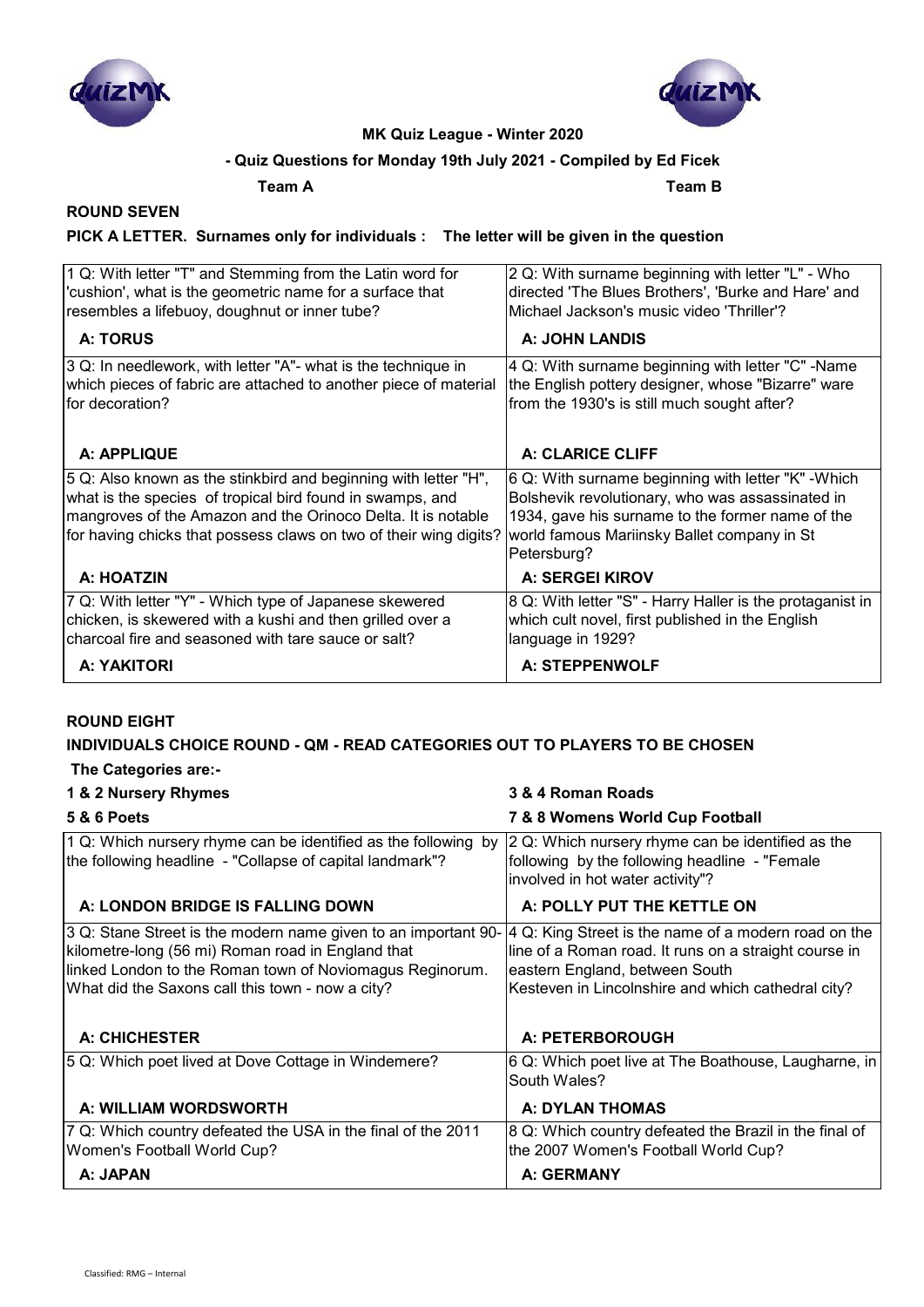



**Team A Team B - Quiz Questions for Monday 19th July 2021 - Compiled by Ed Ficek**

| <b>ROUND NINE</b>                                           |                                                                             |
|-------------------------------------------------------------|-----------------------------------------------------------------------------|
| <b>THEME ROUND. This weeks theme is</b>                     | <b>Recent Events</b>                                                        |
| 1 Q: In June 2021 the G7 summit was held in                 | 2 Q: The organisers of which famous festival                                |
| which English County?                                       | have been given permission to host a special<br>one-day event in September? |
| <b>A: CORNWALL</b>                                          | A: GLASTONBURY                                                              |
| 3 Q: The Tomorrow War is a 2021 film which sees             | 4 Q: Which girlband star has refused to endorse                             |
| present-day soldiers and civilians sent into the            | the government's Online Safety Bill as it will not                          |
| future to fight an alien army. Which Parks &                | prevent banned trolls from simply opening a new                             |
| Recreation actor stars in the lead role of Dan<br>lForester | account under a different name?                                             |
| <b>A: CHRIS PRATT</b>                                       | A: (GIRLS ALOUD'S) NICOLA ROBERTS                                           |
| 5 Q: The President of which Carribean country               | 6 Q: Who is set to play Cruella de Vil in a 2021                            |
| was gunned down and killed in July 2021?                    | live-action film about the 101 Dalmatians villain?                          |
|                                                             |                                                                             |
| A: HAITI                                                    | <b>A: EMMA STONE</b>                                                        |
| 7 Q: Give one of the names of the two newest                | 8 Q: A video game has just been sold at auction                             |
| characters in the Mr Men series?                            | for an incredible £1,125,900, which game was it?                            |
|                                                             |                                                                             |
| A: MR CALM AND LITTLE MISS BRAVE                            | A: SUPER MARIO 64                                                           |

### **ROUND TEN GENERAL KNOWLEDGE ROUND**

| 1 Q: Shrewsbury is the county town of which<br>English county?                                                                                                                                         | 2 Q: Ipswich is the county town of which English<br>County?                                                                                                            |
|--------------------------------------------------------------------------------------------------------------------------------------------------------------------------------------------------------|------------------------------------------------------------------------------------------------------------------------------------------------------------------------|
| <b>A: SHROPSHIRE</b>                                                                                                                                                                                   | A: SUFFOLK                                                                                                                                                             |
| 3 Q: Broadcast from 1998 to 2014 and hosted by<br>James Walton, which lighthearted radio 4 quiz<br>took a humorous look at famous literary figures?<br>Sebastian Faulks acted as a team captain during | 4 Q: First broadcast in 1976 and still airing in<br>2020, which radio 4 panel game is based on<br>quotations and has been hosted since its<br>inception by Nigel Rees? |
| the series run.<br>A: THE WRITE STUFF                                                                                                                                                                  | A: QUOTE UNQUOTE                                                                                                                                                       |
| 5 Q: Which best-selling author wrote the novels 'A<br>Painted House', "Gray Mountain" and "The<br>Whistler"?                                                                                           | 6 Q: Which best-selling author wrote the novel<br>'Timeline', "Prey" and "State of Fear"?                                                                              |
| <b>A: JOHN GRISHAM</b>                                                                                                                                                                                 | A: MICHAEL CRICHTON                                                                                                                                                    |
| 7 Q: Which female artist had a 2011 hit with<br>"Raise Your Glass"?                                                                                                                                    | 8 Q: Which female artist had a 2011 hit with<br>"Who's Laughing Now"?                                                                                                  |
| A: PINK                                                                                                                                                                                                | A: JESSIE J                                                                                                                                                            |